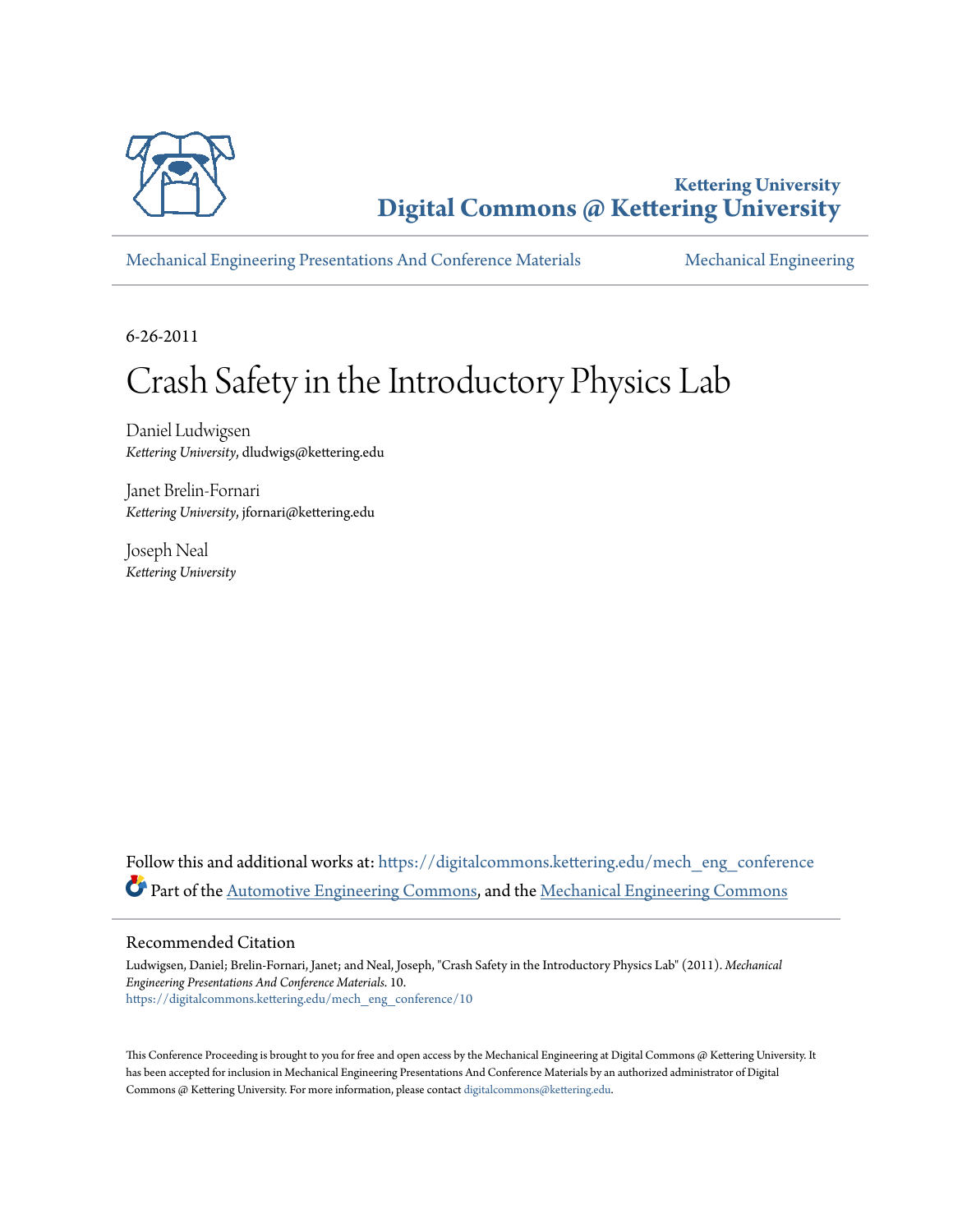## AC 2011-1651: CRASH SAFETY IN THE INTRODUCTORY PHYSICS LAB

#### Daniel Ludwigsen, Kettering University

Dr. Daniel Ludwigsen pursued research in Musical Acoustics while completing the Ph. D. in Physics from Brigham Young University. After joining Kettering University in support of the acoustics specialty within Applied Physics, Dr. Ludwigsen has broadened his professional interests to include physics education research and instructional design. In addition to an overhaul of the introductory physics laboratories, partially supported by NSF CCLI funding, Dr. Ludwigsen has written two courses at the sophmore/junior level, and coauthored a senior level laboratory in acoustics. He is also interested in developing materials to help K-12 teachers with units on sound and waves, and to incorporate crash safety topics into their physics curriculum.

#### Janet Brelin-Fornari, Kettering University

Dr. Brelin-Fornari is a professor of Mechanical Engineering and the Director of the Kettering University Crash Safety Center. She began work as an engineer with General Motors and has spent the last twelve years in academia. Dr. Brelin-Fornari teaches in the areas of dynamics, systems, and controls. She also conducts research in pediatric mobility safety. And, she brings both the classroom and the research together for students at the undergraduate and K-12 levels.

#### Joseph Neal, Kettering University

Graduate Research Assistant, Kettering University. Project Description - Coordination of research efforts between physics and the crash safety center to fulfill the obligations of the funding agency in the redesign of the PHYS-115 lab curriculum. Create, edit, and integrate data and multimedia for use in lab curriculum. Assess curricular materials and student feedback for improvement in lab activities. Perform research in Kettering University's Crash Safety Center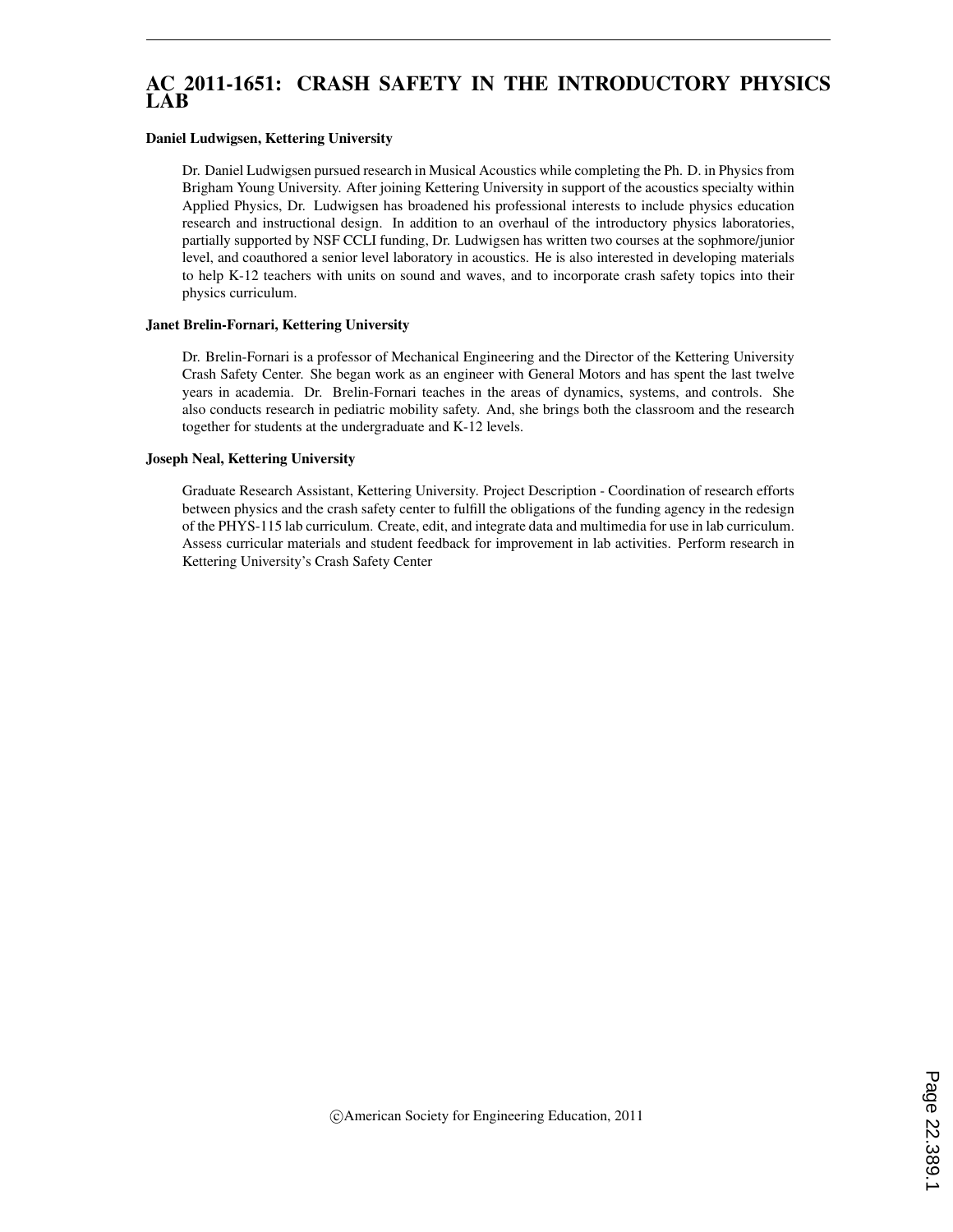# **Crash Safety in the Introductory Physics Lab**

## Introduction

Introductory Physics labs would seem inherently to incorporate principles of active learning. However, informal program assessment within the Kettering University physics department indicated students moved through instructions, recorded results, and interpreted data only as much as was required to "get through the lab." Not surprisingly, lab skills did not carry over into a later lab course, and, similarly, students' understanding of physics concepts in the laboratory seemed superficial and temporary. A new laboratory curriculum has been created to utilize research-based pedagogy and leverage a relationship with the Crash Safety Center on campus. Both the pedagogical approach and topical context are intended to improve student engagement with activities in the lab and activities are designed to lead to greater ownership of the process of laboratory work.

The Crash into Physics program launched in fall of 2009 at Kettering University. The new lab curriculum is designed to bring real world applications into a setting accessible to students early in their studies, and to highlight Kettering's Crash Safety Center. The new curriculum explores active learning in the laboratory, utilizing computer acquisition tools and a set-up which mimics cutting edge testing in the field of vehicle crash safety. This led to a different style of teaching from the previously used expository lab curriculum.

Expository labs are designed to have a set procedure for the student to follow with a predetermined outcome. These types of labs have little instructional value in that, as is stated by, "virtually no meaningful learning takes place."  $\frac{1}{1}$  The previous physics laboratory employed these "cookbook" experiments; students would execute without generating work or procedures of their own, leading to an inadequate linking of physical laws with work performed outside of the classroom and poor retention of skills and concepts. This lead to the development of Crash into Physics using an inquiry/discovery laboratory style that is based on the lab structure of *RealTime Physics*. 2

An alternative to the expository style that requires more student engagement might be described as a discovery or inquiry style. A discovery style laboratory has a predetermined outcome, inductive reasoning approach and the procedure is student generated. An inquiry style lab has an undetermined outcome, inductive reasoning approach and the procedure is student generated. The procedure is not fully student generated, but there is not a cookbook set of instructions either. The students are provided with the tools to be used, information about how to use these tools and is asked to report their outcomes and back up their findings. The students are instructed on what to accomplish without necessarily being instructed on how to accomplish it. *RealTime Physics* might fall into this category. From its introduction, the learning cycle of *RealTime Physics* "consists of prediction, observation, comparison, analysis, and quantitative experimentation."<sup>2</sup> This pattern is designed to engage the students more deeply than the expository style of laboratory activity.

To complement the change in pedagogy, topics related to vehicle crash testing are essential to the new curriculum. The Crash Safety Center at Kettering University is a unique facility serving the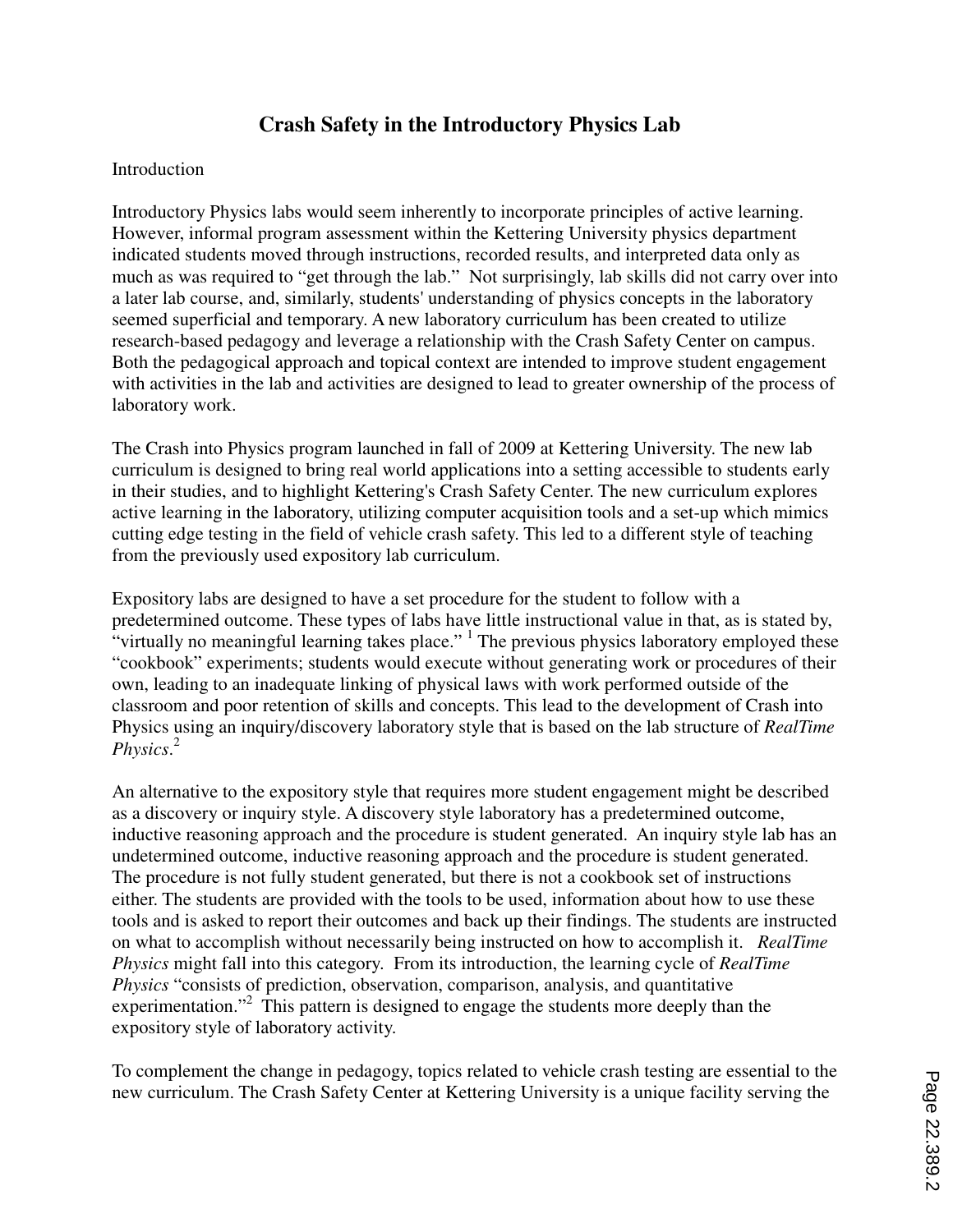needs of industry, academic research, and fully committed to education. The main test apparatus is the Deceleration Sled, which uses a controlled acceleration pulse to model the effect of crumple zones and other features of a full vehicle on the dynamics of interior parts and occupants. Using lab tools already available on the market, students can create experiments similar to a collision event. The link to real activities of vehicle or component testing is ubiquitous, and therefore creates a lasting impression of relevance and applicability on the students . The work of crash testing and analysis of results, includes the topics of motion and kinematics, forces and torques, momentum, and energy that are encountered in the typical introductory physics course.

This paper presents the current state of the curriculum development project, roughly one year after initial full-scale deployment. The first section discusses the background and motivation for the change. The middle of the paper outlines the content of the set of laboratory activities, and describes how topics from crash safety are incorporated into the curriculum. Finally, preliminary assessment data are presented from established surveys: Force Concept Inventory (FCI) for conceptual understanding, and the Maryland Physics Expectations Survey (MPEX) for student attitudes about physics. Additionally, informal student opinions of the new curriculum used in continued refinement of the materials are discussed.

## Crash into Physics

The name of the curriculum development project, Crash into Physics, describes both the partnership with the Crash Safety Center, and a new approach to learning physics. By leveraging this partnership and drawing from research-based approaches to learning, the project has two goals. First, students will leave the lab with a better fundamental understanding of the physical world and the laws governing it. They will also realize a deeper link from lab activities and real life, especially in their work in engineering. This connection to the real world helps drive a deep understanding of physical laws for practical-minded students.

The foundation of Crash into Physics relies on the computer based measurement interface to connect mechanical lab tools with immediate computer display of results. This is the origin of the *RealTime Physics* approach, and enables the learning cycle; prediction, observation, comparison, analysis, and quantitative experimentation. The emphasis is moved from tasks like recording and plotting, to reflection on the results and their interpretation. This permits time multiple runs, trials, and exploration before pursuing more rigorous quantitative experimentation. Students can also be expected to confront concerns related to higher-level laboratory skills such as basic error analysis. Students must read the laboratory material prior to arriving at the lab, even planning ahead to think about how he or she is going to run the test, and collect the data. After the lab session, students present a report based on sound physical principles related to the project.

This cycle of weekly work is accomplished with three parts. Preliminary Questions are provided to the student and are expected to be turned in at the beginning of class. The Preliminary Questions focus on the concepts covered in the lab and the activities students will perform. In evaluating these submissions, more consideration is given to whether the student put serious thought into the answers than whether they are correct.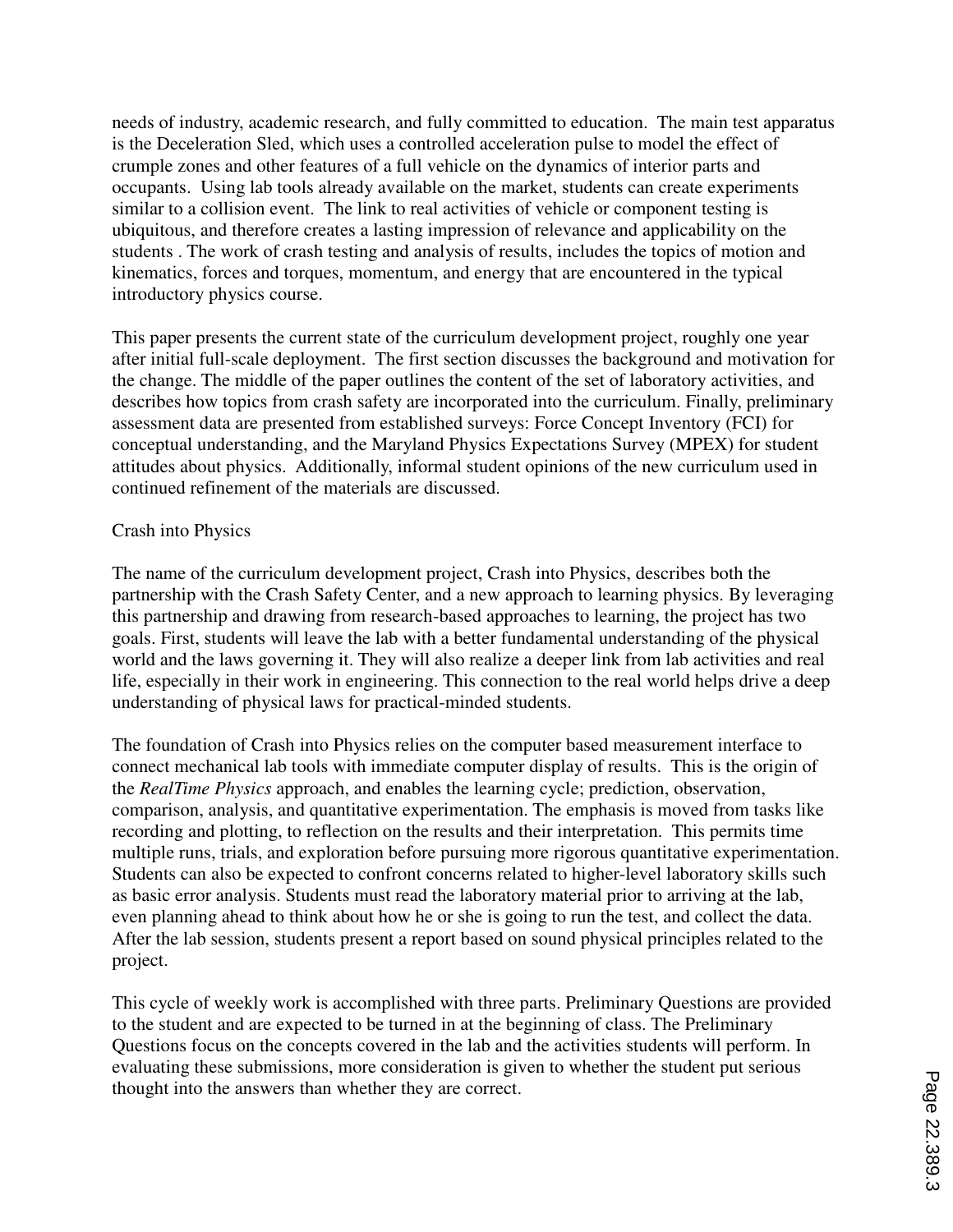The second part of the curriculum is written documentation regarding specific session accomplishments and instructions. This "Lab Activity" is laid out sequentially for the students to follow during the lab session, and includes a discussion section with topics for reflection by the entire class, led by the instructor. The Lab Activity ends with the third part of the curriculum, a set of Follow Up questions, designed to reinforce concepts through reflection on the results of the students' work. These are typically treated as homework to be turned in later.

The body of the Lab Activity contains information needed to execute the activity and tips throughout the document to help the student set up the experiments to obtain good results. These are written in the spirit of sharing best practices, rather than mandatory, precise instructions. For example, students use a camera and software to perform a video analysis of a crash event. Instead of stating directly where it physically set up the camera, the Lab Activity explains what parallax is and how it causes an increase in error. The idea is to lead the students to place the camera in a spot that minimizes this error.

The first half of the term consists of labs that are meant to prepare the student in using the equipment and familiarize the students with the lab instruments. The goal of these weeks is to guide the student through performing the lab activity and provide them with the tools necessary to complete more complex labs. The instructions are given in paragraphs rather than numbered items or bullet points, forcing the student to read the information carefully and extract what is needed to execute the experiment. The idea is to encourage the student to think about what they are doing and also why they are doing it.

Half way through the term, students individually take a Certification Test. At the superficial level, the Certification Test evaluates how well the student is able to perform laboratory tasks with the apparatus and analysis, but also incorporates physics concepts as context for the questions. Because it falls in the middle of the term, students are aware that they are individually accountable from the very beginning of the course. The Certification Test is an important part of the course design because it informs the instructor of the progress of a student and identifies those who still need help learning how to use the equipment and understanding the data.

The second half of the class expects the student to have a technical understanding of the equipment and can therefore allow greater flexibility in the students' approach to the lab objectives. The activities gradually increase in difficulty, and less time is spent training the students. The students can now focus more on setup and developing how they want to run their test. This setup puts the student in the driver's seat and gives them ownership of the work.

The equipment for the lab is minimal and fairly consistent from week to week, which allows the student to become comfortable with using it. Centered around the Vernier, Inc. Dynamics System, the main apparatus is a 1.2 m track and a low-friction cart with a spring-loaded plunger. The first sensor encountered, an ultrasonic range finder ("motion detector") is used in most weeks' activities as a means of tracking position. A USB interface and software acquires data with a rapid learning curve, so that students can immediately explore position and velocity of the cart on the track. In subsequent weeks, activities introduce accelerometers and force sensors, and video analysis of position is made possible through low cost web-cams with 720p resolution at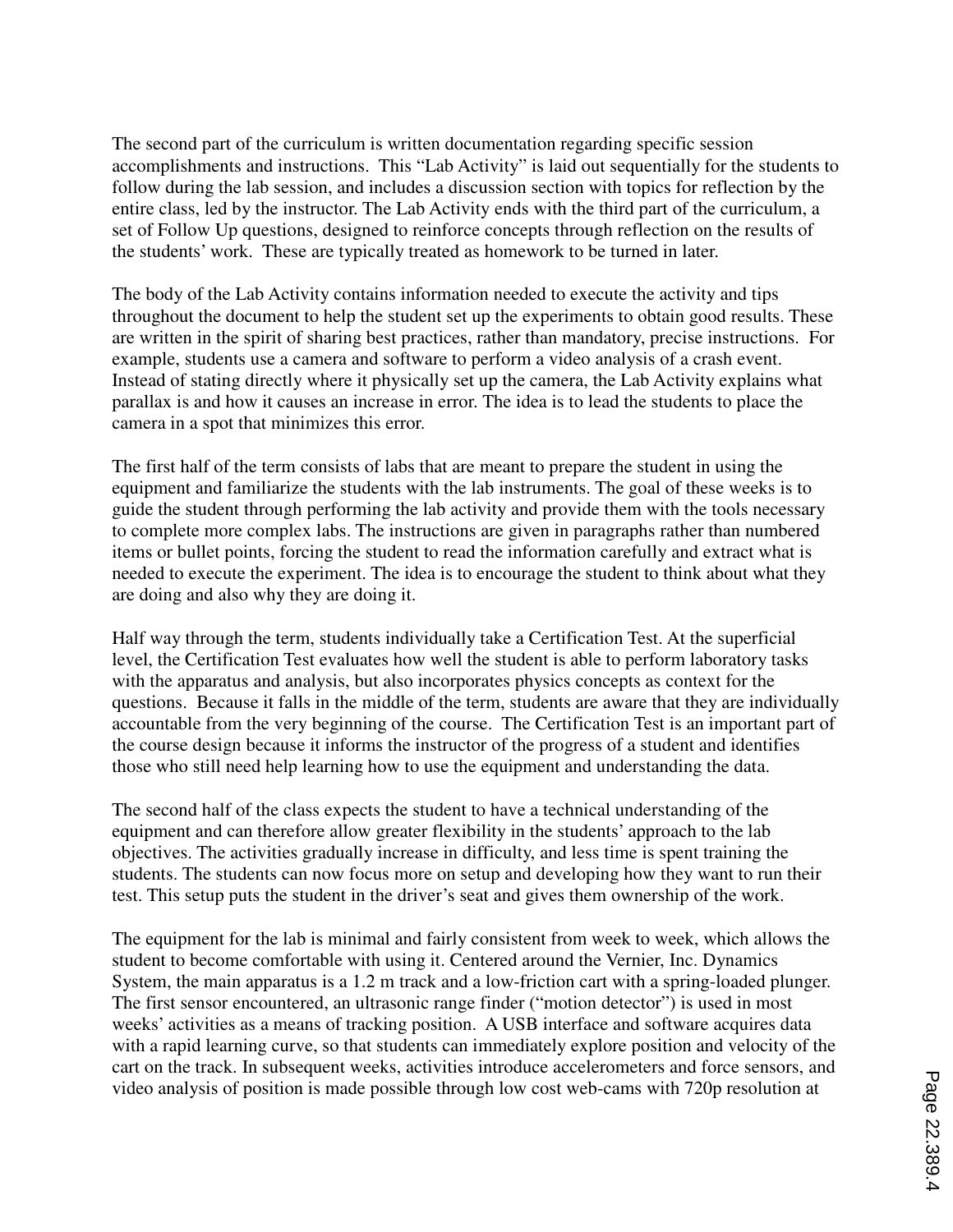30 frames per second. Toy dolls are used to simulate a vehicle occupant on the cart, mimicking the more sophisticated crash test dummies that are used in actual vehicle crash testing.

During the first few weeks of the course, students tour the Crash Safety Center facility. Ultimately, it is hoped that the Crash into Physics curriculum would be distributed to other institutions, so this tour of the Crash Safety Center will be virtual, through a video presentation including clips from tests run as well as a presentation provided by an expert in the field. A library of videos is also being assembled for the project website for dissemination and general public interest.

Table 1 is a brief overview of the lab titles and topics covered in the lab

| Lab #          | Title                    | <b>Concepts Covered</b>                                                                                                   |
|----------------|--------------------------|---------------------------------------------------------------------------------------------------------------------------|
| 1              | Motion I                 | Mathematical and conceptual relationships between position<br>and velocity, in one dimension                              |
| 2              | Motion II                | mathematical and conceptual relationships between position,<br>velocity, and (time-varying) acceleration in one dimension |
| 3              | Accelerometers           | Strengths and limitations of sensors; Acceleration                                                                        |
| $\overline{4}$ | Video Analysis           | 2-d motion and trigonometry; techniques and requirements of<br>video analysis                                             |
| 5              | Passenger Projectile     | Newton's 1st and 2nd Laws; Analyze the trajectory of a<br>projectile in 2-d                                               |
| 6              | Passenger Restraint      | Force sensor; Consider $g$ as a gravitational field strength                                                              |
| $\overline{7}$ | Stopping Sled            | Impulse-Momentum theorem; momentum as a motion variable<br>changed by force integrated through time                       |
| 8              | <b>Accelerating Sled</b> | Work-Energy theorem; kinetic energy changed by force<br>integrated through distance                                       |
| 9              | Head-Neck                | <b>Rigid Body Motion; Statics</b>                                                                                         |
| 10             | Dummy Calibration        | Energy; Test development from standards                                                                                   |

Table 1: List of Laboratory Titles and the Physical Concepts Covered

## Assessment

Two instruments have been identified and employed by the physics department to measure student conceptual understanding and attitudes toward physics. The Force Concept Inventory (FCI) measures the students' conceptual understanding of physics. The Maryland Physics Expectations (MPEX) survey<sup>3,4</sup> measures students' attitudes about physics using 34 Likert-scale statements about physics, with five choices from strongly agree to strongly disagree. These statements separate into six different clusters: independence, coherence, concepts, reality link, math link, and effort. While the overall score is important, this project focuses on the four questions designed to test the reality link. Responses from our students are compared with those of recognized experts; if they match it is considered "favorable." For example, if the experts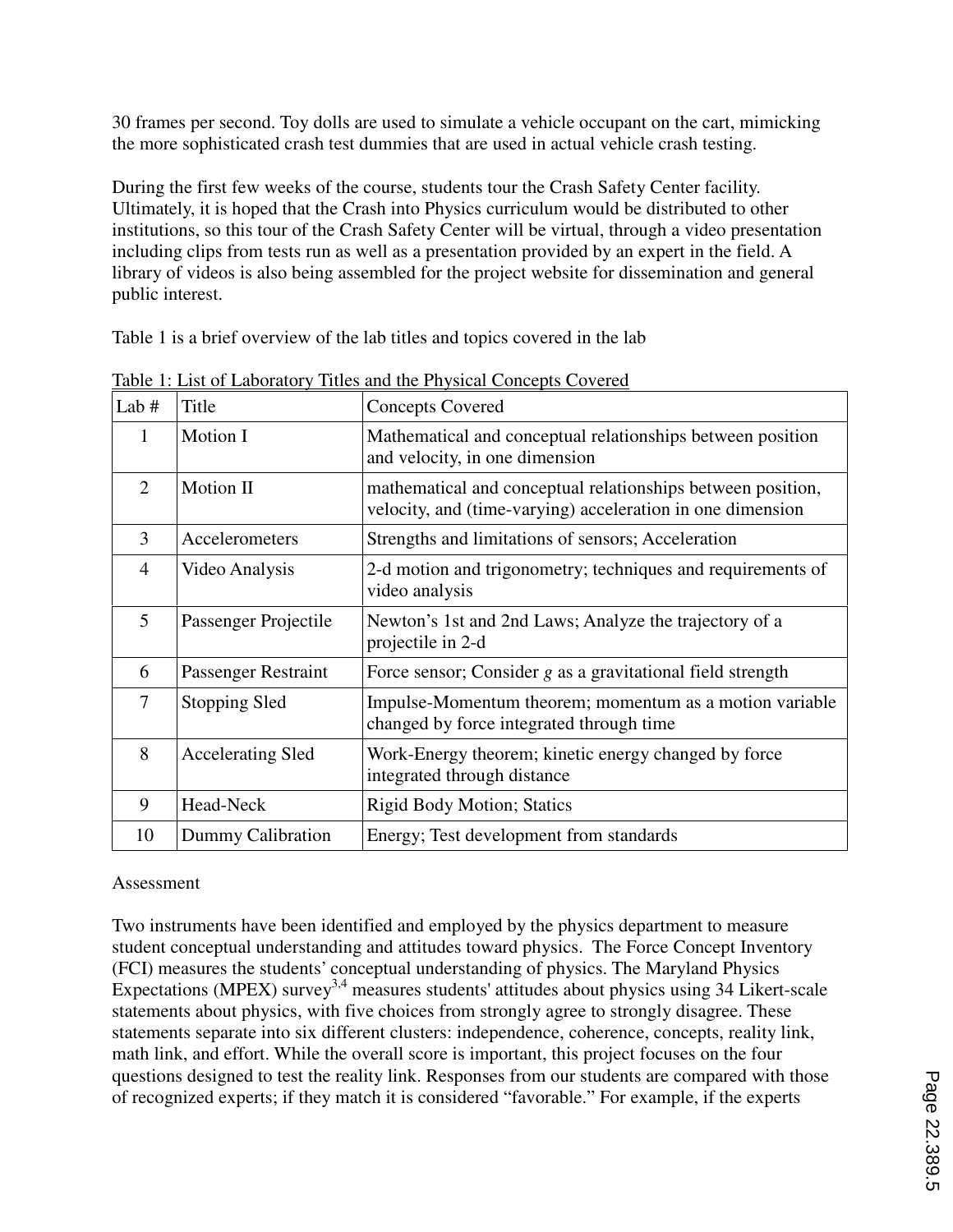disagree or strongly disagree with a statement, and a student agrees, that is recorded as an unfavorable response. Neutral responses are ignored. The survey is administered once at the end of the term and the students' answers are compared to the experts' answers.

The Force Concept Inventory was developed to measure students' understanding of how the physical world works.<sup>5</sup> The inventory consists of 30 questions designed to test the conceptual understanding of forces in the physical world. The FCI is used here to evaluate the instruction materials, not the performance of individual students, and as with MPEX results, only aggregate data is recorded. The intended use for this paper is as a diagnostic tool to measure the effectiveness of the past and present curriculum. The FCI presents the students with physical situations and multiple choice options that relate to either the "favorable" answer in line with Newtonian concepts or commonsense alternatives/misconceptions.<sup>5</sup> These alternatives may seem correct but distract students from choosing the description that aligns with Newtonian thinking. The FCI survey was administered during the first and last weeks of the term.

The average normalized gain  $\langle g \rangle$  describes, in a single value, how the sample group's performance changed.<sup>6</sup> This is calculated by dividing the gain  $\langle G \rangle$  (the increase in percentage of favorable answers) by the maximum gain possible—that is, an increase to 100% favorable, expressed mathematically in Equation 1, where  $\langle S_f \rangle$  and  $\langle S_i \rangle$  are the final (post) and initial (pre) class averages on the Force Concept Inventory.<sup>6</sup>

$$
\langle g \rangle \equiv \frac{\% \langle G \rangle}{\% \langle G_{\text{max}} \rangle} = \frac{\% \langle S_{f} \rangle - \% \langle S_{i} \rangle}{100\% - \% \langle S_{i} \rangle} \tag{1}
$$

Hake classifies courses as "high-*g*" if they show normalized gains greater than or equal to 0.7, "medium-*g*" courses have normalized gains between 0.3 and 0.7, and "low-*g*" courses, which tended to use traditional lecture classroom methods, were lower than  $0.3<sup>7</sup>$ 

Table 2 provides data about the groups and summarizes survey results. In labeling the groups of students who completed surveys, lower case letters denote those exposed to the previous expository curriculum and upper case letters denote those involved in Crash into Physics. Group b and c are the same set of students that were administered both tests; otherwise, the groups are different sets of students.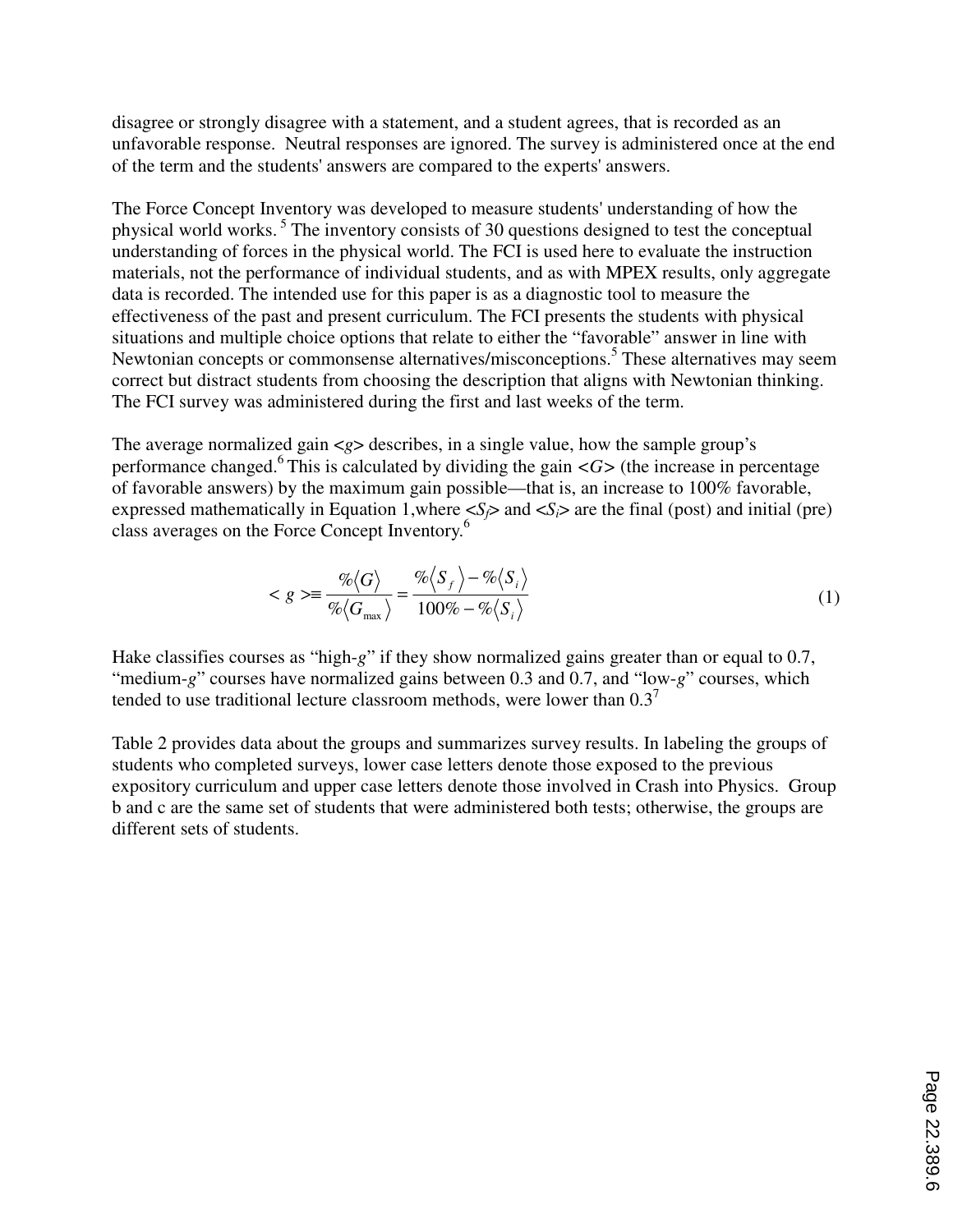|                            | a              | b              | $\mathbf{C}$  | d          | E                       | F              | G               |
|----------------------------|----------------|----------------|---------------|------------|-------------------------|----------------|-----------------|
| Sample Size                | 96             | 47             | 47            | 25         | 28                      | 32             | 56              |
| % Never Taken Phys<br>114  | 95.8           | 93.6           | 91.5          | 68         | 89                      | 84             | 94.5            |
| % Taken Phys 114           | $\mathbf{1}$   | 4.3            | 4.3           | 20         | 11                      | 16             | 3.6             |
| % Taken Phys 114           | 3.1            | $\overline{0}$ | 2.1           | 4          | $\overline{0}$          | $\Omega$       | 1.8             |
| % Left Space Blank         | $\overline{0}$ | 2.1            | 2.1           | 8          | $\overline{0}$          | $\overline{0}$ | $\theta$        |
| Surveys used               | <b>MPEX</b>    | <b>MPEX</b>    | FCI           | <b>FCI</b> | FCI                     | FCI            | <b>MPEX</b>     |
| <b>MPEX Score</b>          | 35.7           | 30.1           | N/A           | N/A        | N/A                     | N/A            | 47              |
| <b>FCI</b> Normalized Gain | N/A            | N/A            | 31.2          | 37.3       | 21.6                    | 24.9           | N/A             |
| Curriculum                 | Expository     |                |               |            | Crash into Physics      |                |                 |
| Term                       | Spring<br>08'  | Summer<br>08'  | Summer<br>08' | Fall '08   | Winter<br>$^{\prime}10$ | Summer<br>'10  | <b>Fall '10</b> |

Table 2: Sample Group Sizes, Background and Scores

The MPEX was administered to three sets of students after the curriculum had been changed. The groups all took the class in the same semester and had different instructors. Students in all groups tended to disagree with the experts on average, but these means also showed a relatively wide spread. Groups a and b had average favorable scores of 35.7% and 30.1%. Group G, exposed to the Crash into Physics curriculum, had an average favorable score of 47.0%. These data are shown in Figure 1 to place them in context, on an Agree-Disagree plot in the style of Ref. 3. The renormalized standard deviations for Groups a, b, and G were 7%, 10%, and 13%, respectively. (Renormalization accounts for the change from a trinomial to a binomial distribution when neutral responses were ignored.) A shift greater than twice the renormalized standard deviation may be interpreted as significant.<sup>3</sup>

The reality link cluster of the MPEX consists of the following four statements: #10: "Physical laws have little relation to what I experience in the real world." (with which experts disagree) #18: "To understand physics, I sometimes think about my personal experiences and relate them to the topic being analyzed." (experts agree) #22: Physics is related to the real world and it sometimes helps to think about the connection, but it is rarely essential for what I have to do in this course." (experts disagree) #25: Learning physics helps me understand situations in my everyday life." (experts agree). Students' rate of favorable responses is presented in Figure 2.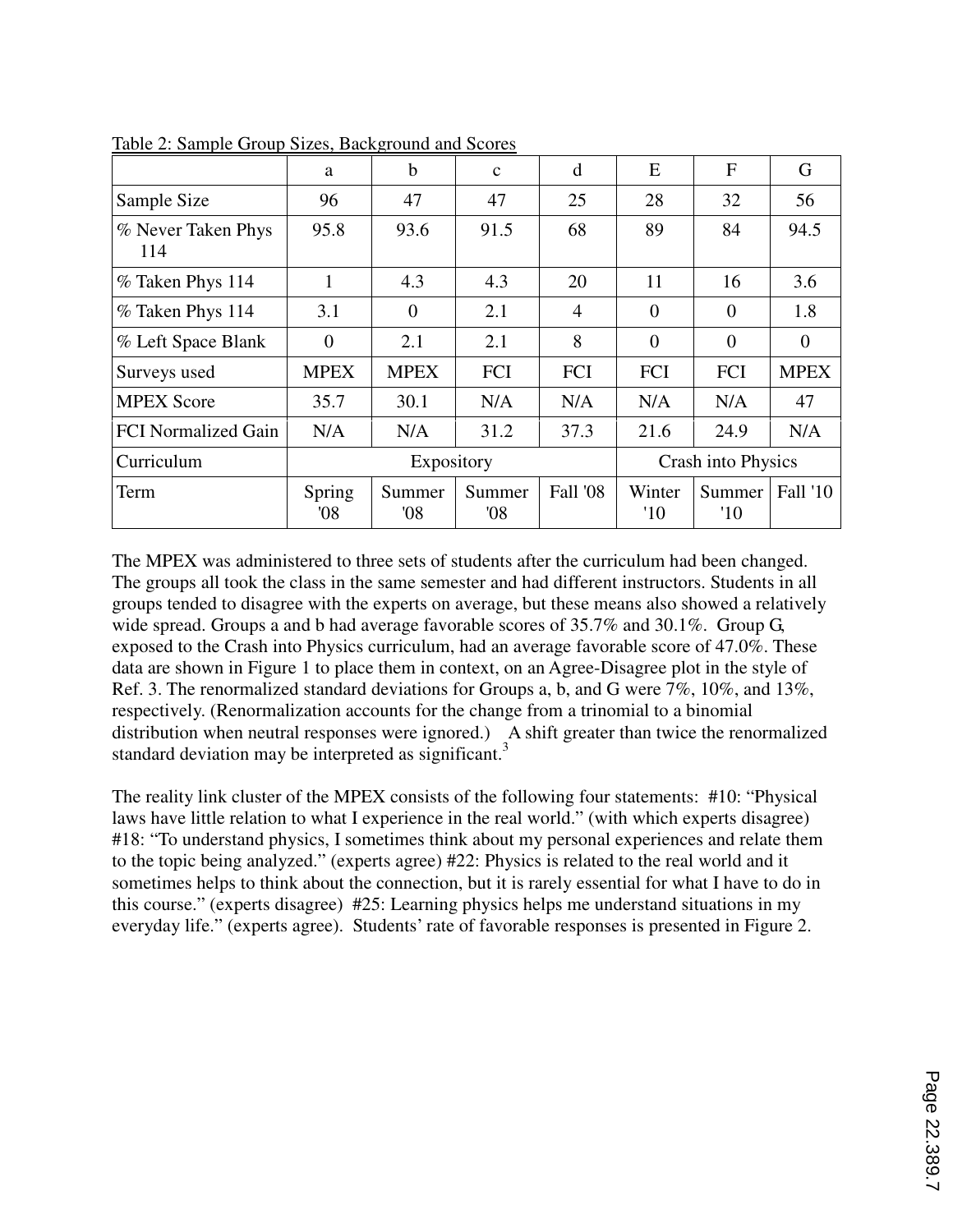

Figure 1: A-D plot as in Ref. 3, including their published data. (Experts are college teachers involved in Workshop Physics; USIPOT is one of the US International Physics Olympiad Teams, and UMCP pre are students entering the University of Maryland calculus-based physics course.)

## Discussion

The goals of the curriculum development project were ambitious in the context of a two hour weekly lab. By incorporating a recurring theme of crash safety and vehicle testing, the project aimed to improve the perception of students that introductory physics is relevant to a career in engineering, in an area that benefits the general population. Also, the emphasis on active student engagement in a discovery/inquiry style lab is intended to provide deeper learning of concepts in physics. While this project revamped the laboratory, the structure and style of the lecture portion of the introductory course were not changed or affected by Crash into Physics.

During the initial year of deployment, the new curriculum has continued to be refined with the input of students and faculty. Structured focus groups led by external facilitators identified areas for improvement—primarily in facilitation, and clarifying expectations and grading. Overall, comments on student evaluations and midterm feedback have been positive regarding aspects such as the tour of the Crash Safety Center, using the lab apparatus as scaled-down models of test apparatus in that facility, and the flexibility in designing their own experimental methods in the later weeks.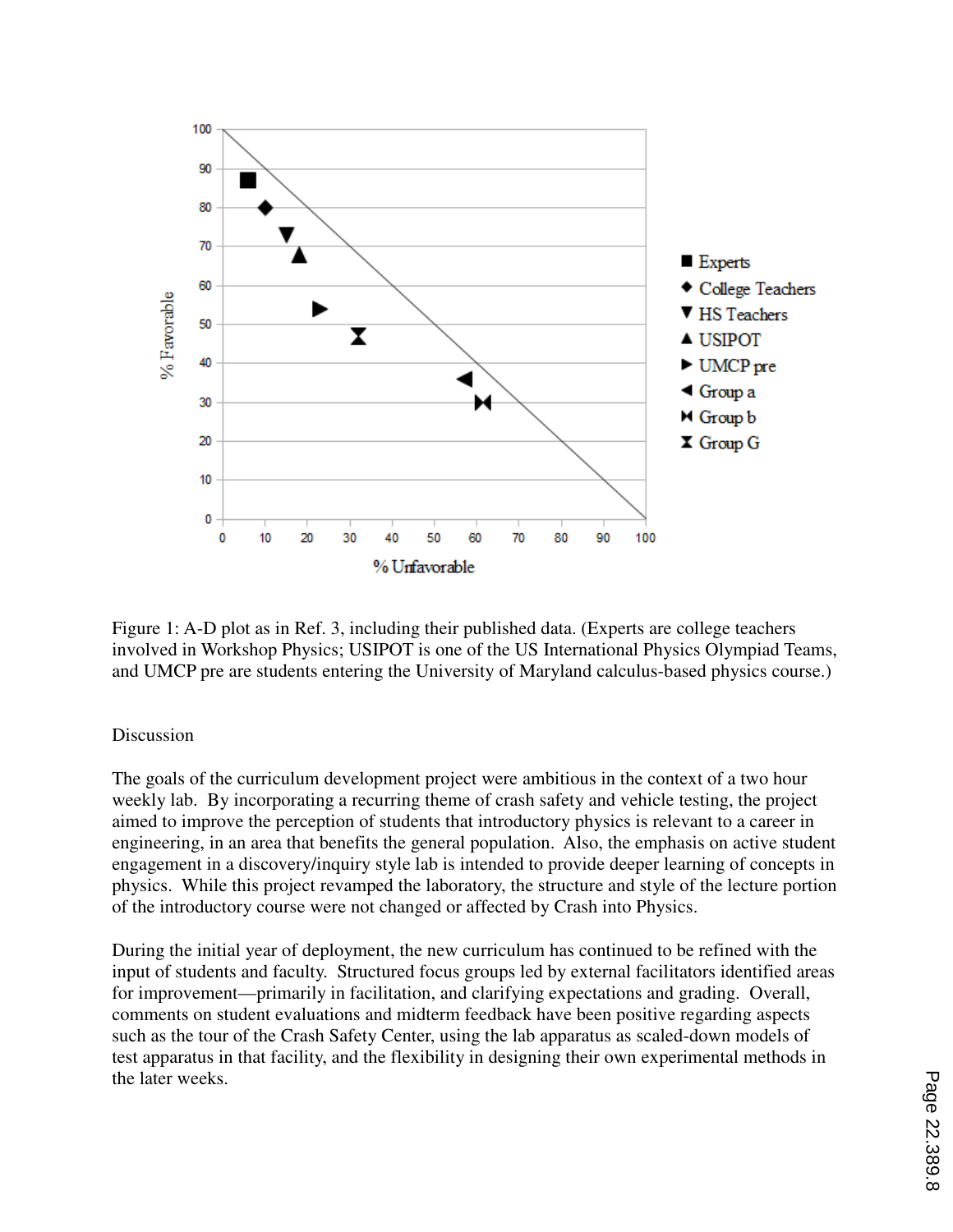

Figure 2. Percentage of favorable responses for statements in the reality link cluster. Groups a and b were students in the previous curriculum, and Group G was exposed to Crash into Physics.

The survey strategy intended to assess the effect of the change in laboratory curriculum was intermittent rather than consistent in every academic term, due in part to participation of instructional faculty and assessment needs of the greater physics degree programs. The four groups who completed the FCI, two groups before and two groups after the curriculum change, were drawn from lecture and laboratory sections with different instructors and different styles. All four sections' normalized gain is typical for teaching methods using traditional lecture rather than interactive engagement in the lecture hall. Both sections after the curriculum change produced lower gains on the FCI than the sections before the curriculum change, but this may indicate that many factors are involved in student conceptual knowledge beyond the scope of the laboratory curriculum. A successful lab curriculum, facilitated artfully, would contribute to improvements in the normalized gain on the FCI, but it might not cause much effect on its own.

Overall, the data collected to date from the MPEX survey might appear to show an improvement in the rate of favorable responses. Again, though, the mechanism behind this increase is not clearly tied to the laboratory curriculum effort. Additionally, calculation of the 5% probability level of random spread in the data, using renormalized standard deviations indicates that a statistically significant shift must be at least around 20% in the favorable response.

The reality link cluster of the MPEX, on the other hand, would more likely show an effect if reported attitudes are formed or affected through experiences such as those in laboratory. Focusing to the level of individual statements on the survey, Statements #18 and #25 appear to show statistically significant improvements in the rate of favorable responses.